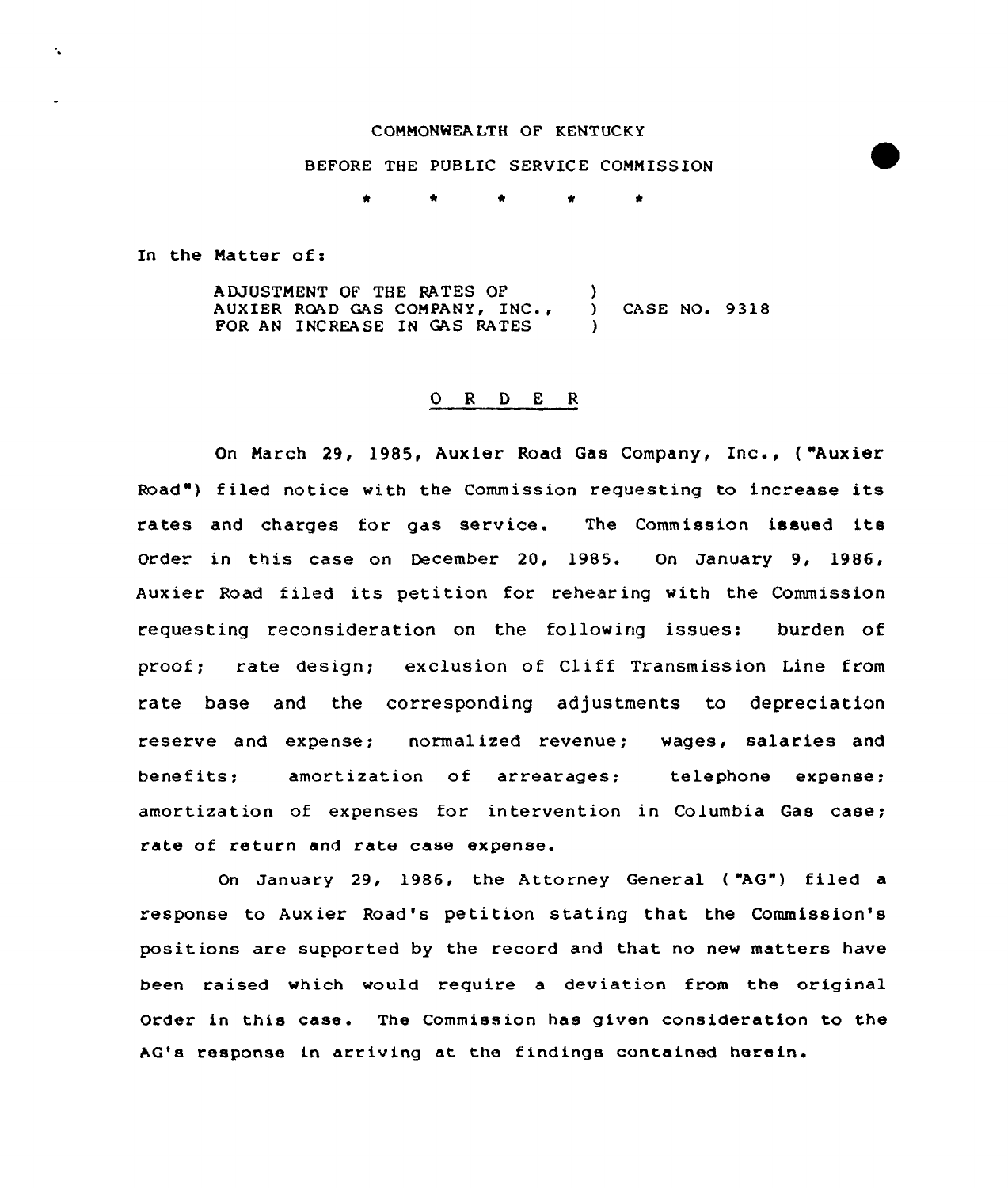#### Burden of Proof

In Item No. l of its petition, Auxier Road requests that the Commission reconsider and rehear that portion of the Order which overrules the motion to require the burden of proof in going forward in this proceeding to be placed upon the Commission and intervenors.

The Commission is of the opinion that Auxier Road should be given the opportunity to offer additional support for its position on this issue. Therefore, the petition for rehearing on this issue should be granted.

#### Rate Design

Auxier Road in its petition states that the rates and charges approved in Appendix <sup>A</sup> of the December 20, 1985, Order do not produce the gross operating income found reasonable and authorized by the Order. Auxier Road further requests that there be an adjustment 'n its favor regarding this issue.

The case, as filed by Auxier Road, and the determination of the revenue requirement by the Commission, were based upon PGA Case No. 8768-L. The second paragraph of Appendix <sup>A</sup> reads as follows: "The following rates and charges have incorporated all increases and decreases in purchase gas adjustment clause cases from 8768-L through 8768-P." The incorporation of 8768-L through 8768-P amounts to a 40 cents per Mcf reduction in gas rates, and it is this tactor that was not accounted for in Auxier Road's contention that the rates shown in Appendix <sup>A</sup> do not produce the rates established within the Order. Therefore, the Commission denies rehear ing on this issue.

 $-2-$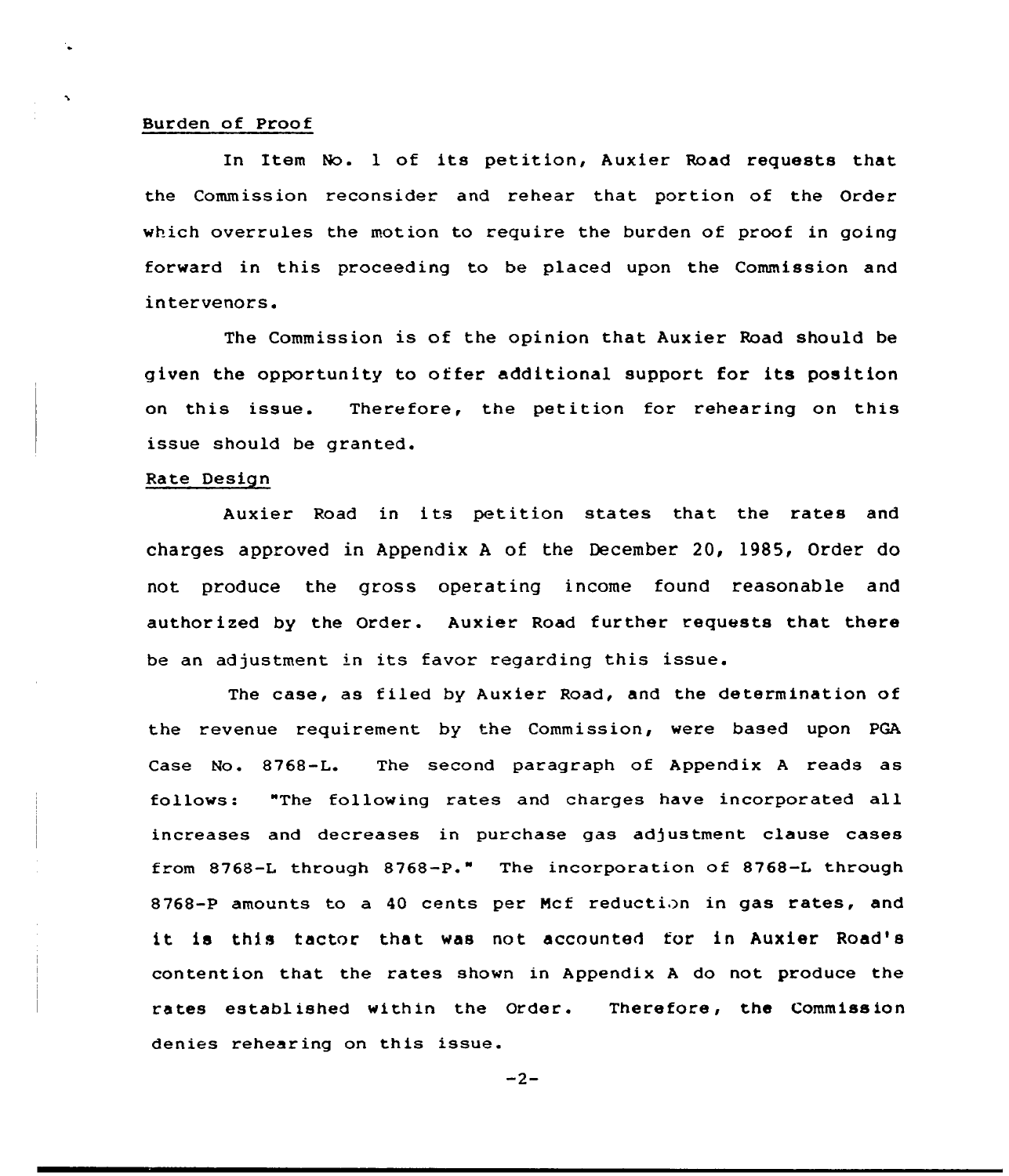# Cliff Transmission Line

Ň,

Auxier Road in its petition requests that the Commission reconsider its decision to disallow a return and depreciation on a transmission line constructed to allow the Kentucky/West Virginia Gas Company to deliver gas into the Auxier Road system.

Though this line has not been approved by the Commission and its exclusion could be upheld on that basis alone, the Commission will afford Auxier Road the opportunity to present additional evidence regarding the appropriateness of receiving a return on this asset by granting rehearing on this issue. However, the Commission will place the burden on Auxier Road of proving the need and demand for the line as we11 as justification of the purchase price.

## Normalized Revenue

In Item No. <sup>5</sup> of its application, Auxier Road states that the Commission should use the temperature-adjusted billing analysis to calculate normalized revenues. This statement is an unnecessary portion of the petition because the temperatureadjusted billing analysis was used to consider the normalized revenues and to produce the final rates in Appendix A. The temperature adjustment as proposed by Auxier Road was accepted with the exception that, whereas Auxier Road used an average rate of \$8.94 to calculate the adjustment, the Commission used \$7.267/Mcf, the same rate that was used to determine normalized revenues. This is the established methodology used in determining temperature adjustments and, therefore, Auxier Road's request for rehearing on this issue should be denied.

 $-3-$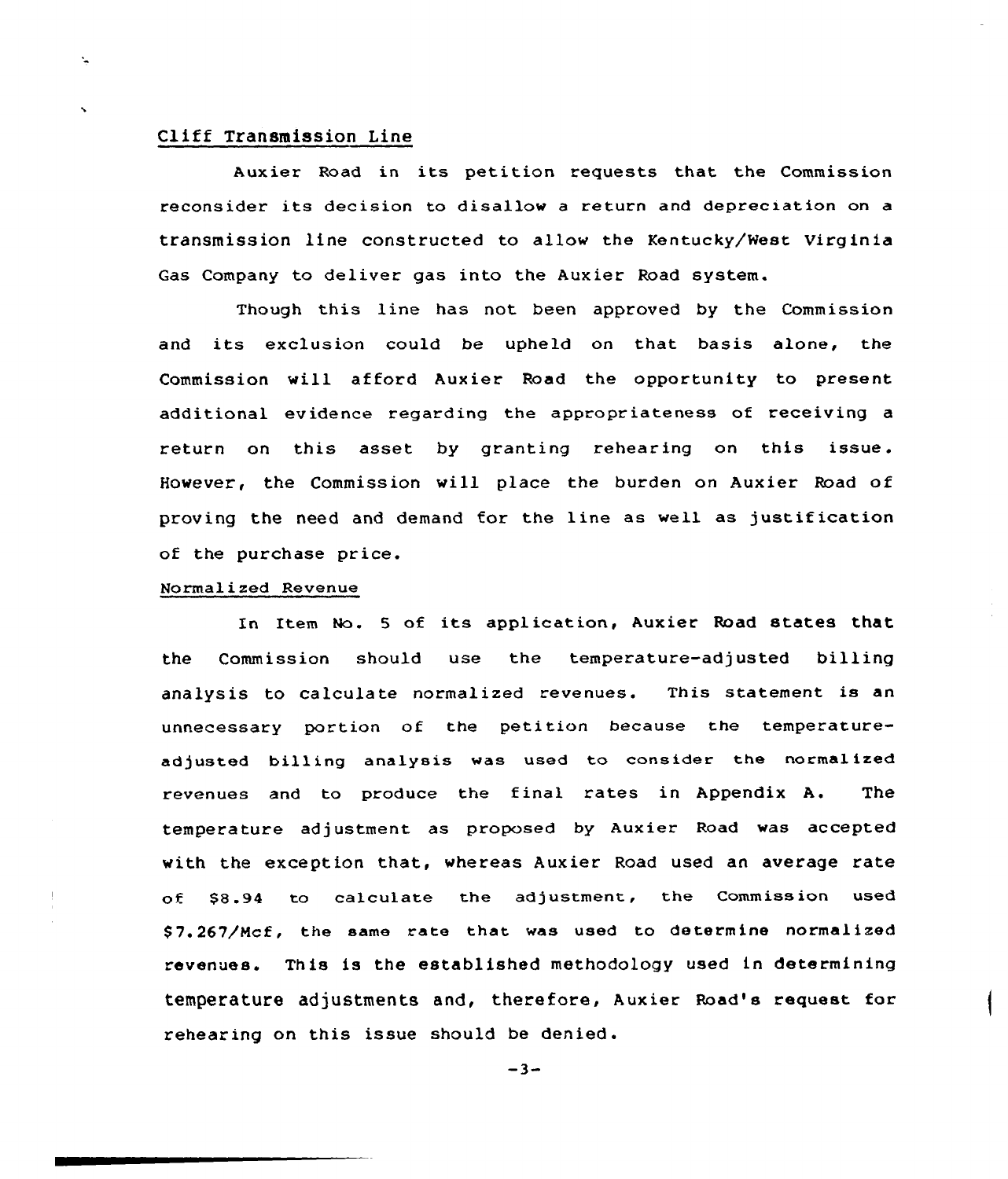#### Wages and Salaries

In Item No. <sup>7</sup> of its petition, Auxier Road requests that the Commission reconsider its findings regarding wages, salaries and benefits. Auxier Road presents no additional substantive evidence but, rather, merely reargues the evidence already presented in an attempt to justify wages and benefits. The Commission reiterates that Auxier Road's wages and benefits are among the highest of the Eastern Kentucky gas companies and, as such, are excessive, especially considering the company's financial plight. The Commission further disagrees that  $$52,173$ in wages and salaries alone was allowed in Case No. 7897; this approved amount included benefits, so the argument presented in the petition on this matter is invalid. Moreover, the proposal to introduce a new index for the Commission's consideration at this stage of the proceeding is inconsistent with the rehearing process set out in KRS 278.400, which allows submission of additional evidence on rehearing that could not, with reasonable diligence, have been offered at the former hearing. Auxier Road has not demonstrated that it was unable to submit Current Wage Developments ( "CWD") during the per iod of the Commission' original consideration of the application and, therefore, rehearing on this issue should be denied.

Auxier Road's assertion that the Commission twice deducted \$1,800 in directors' fees from expenses is incorrect and, therefore, rehearing on that matter should also be denied.

 $-4-$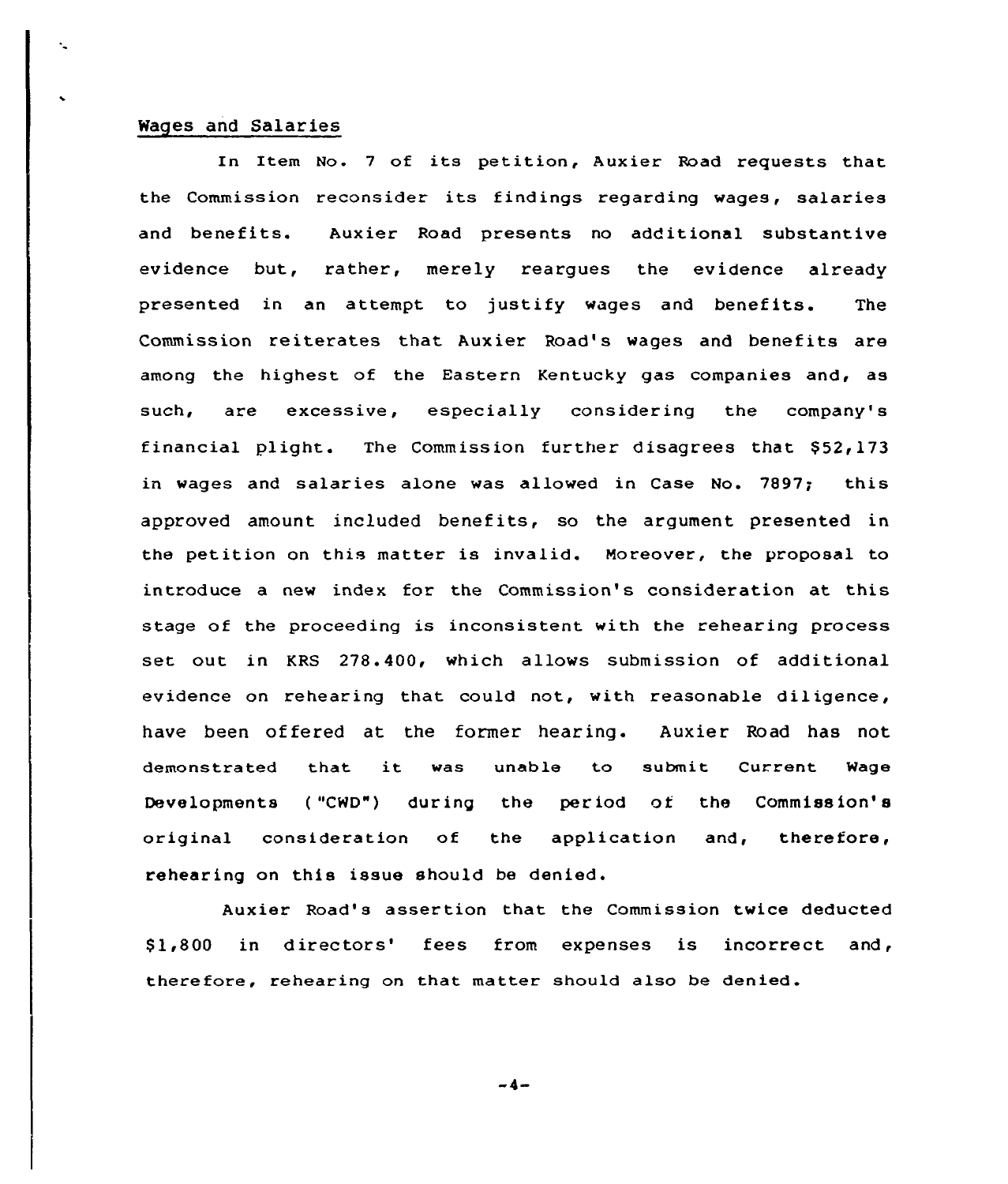## Amortization of Arrearages

 $\epsilon_{\rm m}$ 

In Item No. <sup>8</sup> of its petition, Auxier Road requested that the Commission set aside and reconsider that portion of the Order which found that there should be no adjustment for the amortization of arrearages owed to the Department of Local Government and Columbia Gas.

As stated in the December 20, 1985, Qrder, the Commission finds that, in this case, recovery of past operating expenses through current rates is inappropriate. Auxier Road in its petition has presented no substantive evidence that would merit reconsideration of the arrearages; therefore, rehearing on this issue should be denied.

## Telephone Expense

In Item No. <sup>9</sup> of its petition, Auxier Road requested that the Commission reconsider its findings relative to the disallowance of an additional telephone line. Auxier Road argued it was management's prerogative to maintain two telephone lines. The Commission does not disagree with Auxier Road on that point. However, it is the Commission's obligation to disallow the expense of the extra line in the absence of sufficient proof that establishes its necessity. Auxier Road failed to meet its burden of proof in this proceeding and, moreover, the petition presents no additional evidence of a persuasive nature. Therefore, rehearing on this issue should be denied .

### Intervention in Columbia Gas Case

In Item No. 10 of its petition, Auxier Road requests that the Commission reconsider and allow the expenses associated with

 $-5-$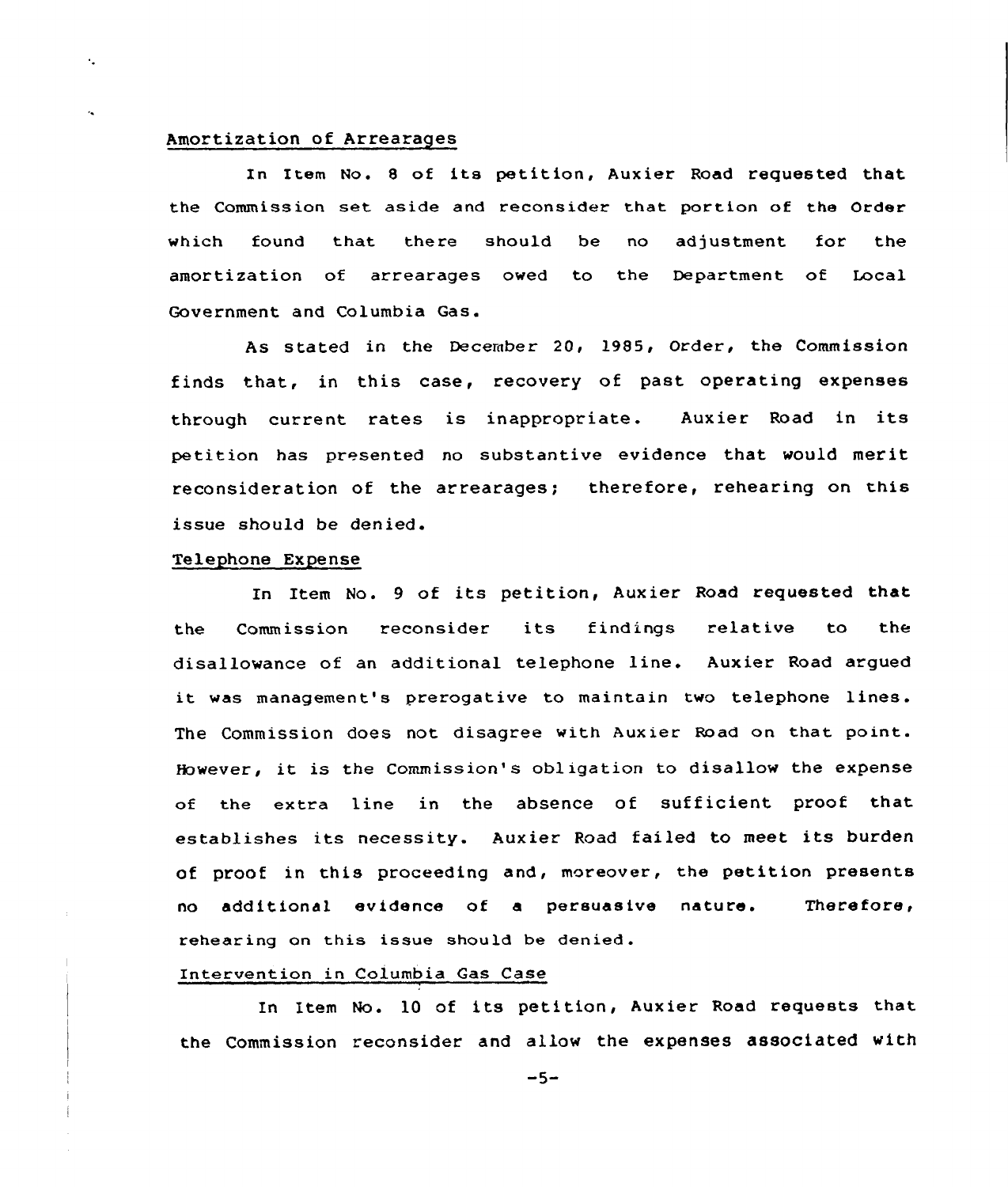its intervention in Columbia Gas Case No. 9003, An Adjustment of Rates of Columbia Gas of Kentucky, Inc. The Commission finds that Auxier Road should be afforded the opportunity to present additional evidence in order to attempt to justify the inclusion of this expense for rate-making purposes. Therefore, rehearing on this issue should be granted.

### Rate of Return/Revenue Requirement

 $\ddot{\mathbb{L}}$ 

In Item No. 11 of its petition, Auxier Road requests reconsideration of that portion of the Order wherein the Commission finds and concludes the reasonable rate of return on net investment rate base to be 7.0 percent. In support of its request, Auxier cites the 7.47 percent return on temporary cash investments used by the Commission in its analysis on page 15 of the Order.

The Commission finds no justification for relating the return on temporary cash investments to the allowed return on rate base. Since Auxier Road has not explained its reasoning as to why it should be, so the Commission finds this point alone to be insufficient to merit rehearing. As set forth in the Order, the lack of stockholder equity in Auxier Road serves as the basis for the Commission's reduction in al1owed rate of return in the last case.

Auxier Road's additional contention that the revenue requirement generated by this rate of return is insufficient to meet its Department of Local Government payments is without merit. The necessity of using cash generated from depreciation expense to fund a portion of principal repayments is common in heavily

 $-6-$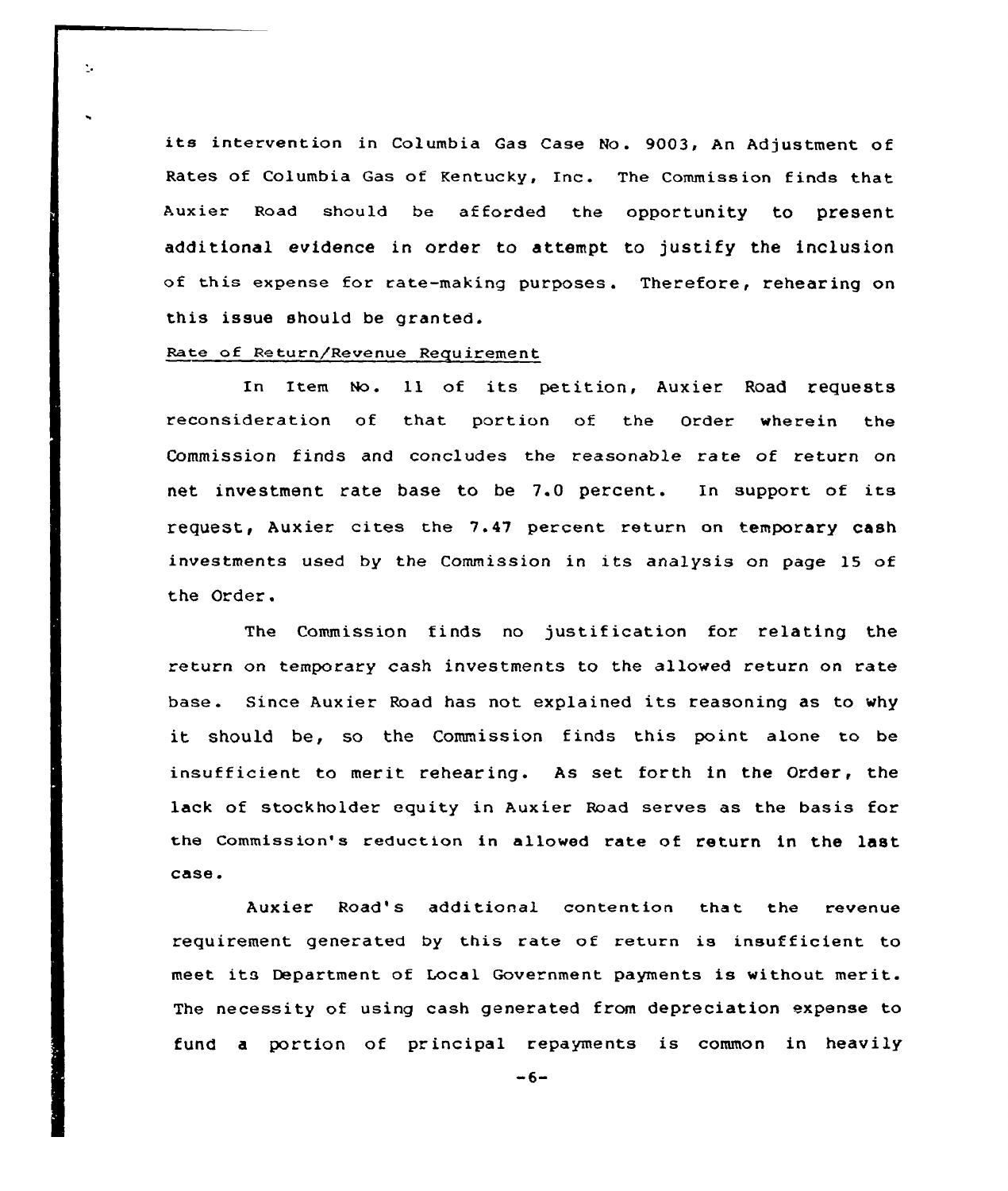leveraged companies such as Auxier Road. Therefore, Auxier Road's request for rehearing on this issue should be denied.

## Rate Case Expense

 $\ddot{\phantom{a}}$ 

 $\mathbf{r}$ 

Aux ier Road further requested in its petition that the Commission allow additional amounts for rate case expense. Auxier Road contends that this request is justified by its response to Item No. <sup>2</sup> of information requested at the hearing.

The Commission allowed the full amount requested for rate case expense by Auxier Road in its application. At no time during the proceeding did Auxier Road propose to amend its application to request additional amounts for this expense. If additional amounts were thought necessary by Auxier Road, it was incumbent upon it to request and document the additional expense for the Commission's consideration. The Commission finds the evidence and statements contained within the petition to be insufficient to justify reconsideration. Therefore, the request should be denied.

#### SUMMA RY

Based upan the issues presented in the petition for rehearing and the evidence of record and being advised, the Commission hereby finds:

l. <sup>A</sup> rehearing should be granted on the issue of the burden of proof.

2. A rehearing should be granted on the issue of the exclusion of the Cliff Transmission Line from rate base and the corresponding adjustments to depreciation reserve and expense.

$$
-7 -
$$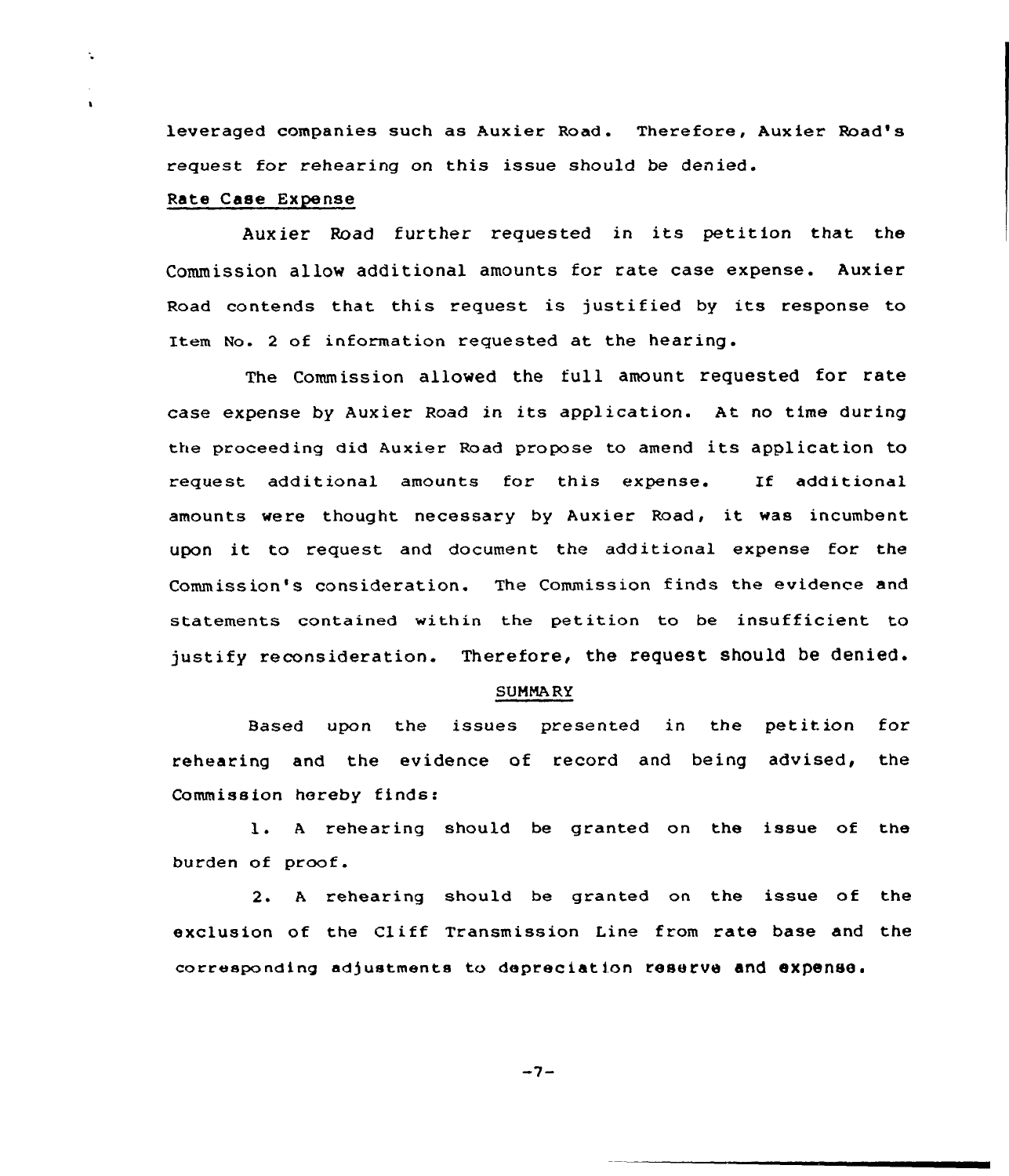3. <sup>A</sup> rehearing should be granted on the issue of the amortization of expenses for intervention in the Columbia Gas Case No. 9003.

4. All other issues presented in Auxier Road's petition for rehear ing should be denied.

5. The Commission's Order of December 20, 1985, requires no modification at this time, pending the outcome of the rehearing.

IT IS THEREFORE ORDERED that:

Ŷ.

 $\bullet$ 

l. Auxier Road is granted rehearing on the issues of the burden of proof, the exclusion of the Cliff Transmission Line from rate base and the corresponding adjustments to depreciation reserve, and expense and amortization of expenses for intervention in the Columbia Gas Case No. 9003, and Aux ier Road shall f ile any additional testimony it deems appropriate on these issues within 30 days from the date of this Order.

2. All other issues presented in Auxier Road's petition for rehearing be and they hereby are denied.

 $-8-$